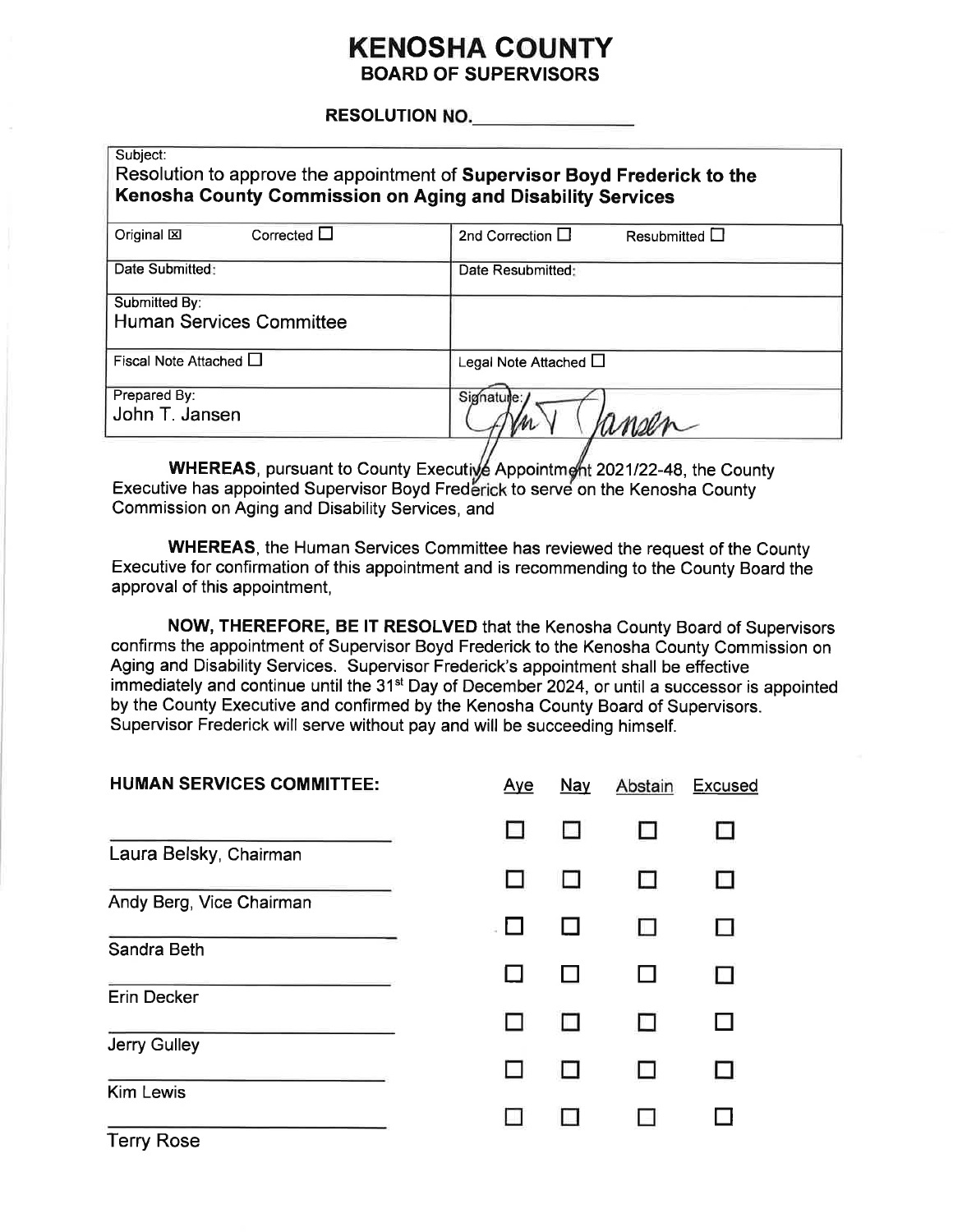

# COUNTY OF KENOSHA

**OFFICE OF THE COUNTY EXECUTIVE** Jim Kreuser, County Executive

 $1010-56$ <sup>th</sup> Street, Third Floor Kenosha, Wisconsin 53 140  $(262)$  653-2600 Fax: (262) 653-2817

## ADMINISTRATIVE PROPOSAL

## **COUNTY EXECUTIVE APPOINTMENT 2021/22-47**

## RE: KENOSHA COUNTY COMMISSION ON AGING AND DISABILITY SERVICES

#### TO THE HONORABLE KENOSHA COUNTY BOARD OF SUPERVISORS:

Placing special trust in his judgment and based upon his qualifications, I hereby submit to the Honorable Kenosha County Board of Supervisors for its review and approval the name of

> The Honorable Boyd Frederick Kenosha, WI 53144

to serve on the Kenosha County Commission on Aging and Disability Services beginning immediately upon confirmation by the County Board and continuing until the  $31<sup>st</sup>$  day of December 2024 or until a successor is appointed by the County Executive and confirmed by the Kenosha County Board of Supervisors.

Since his last appointment in January 2019, Supervisor Frederick has attended 14 of the 20 meetings held. His six absences were excused.

Supervisor Frederick will serve without pay. Supervisor Frederick will be succeeding himself.

Respectfully submitted this 28<sup>th</sup> day of October 2021.

im Kreuser

Jim Kreuser Kenosha County Executive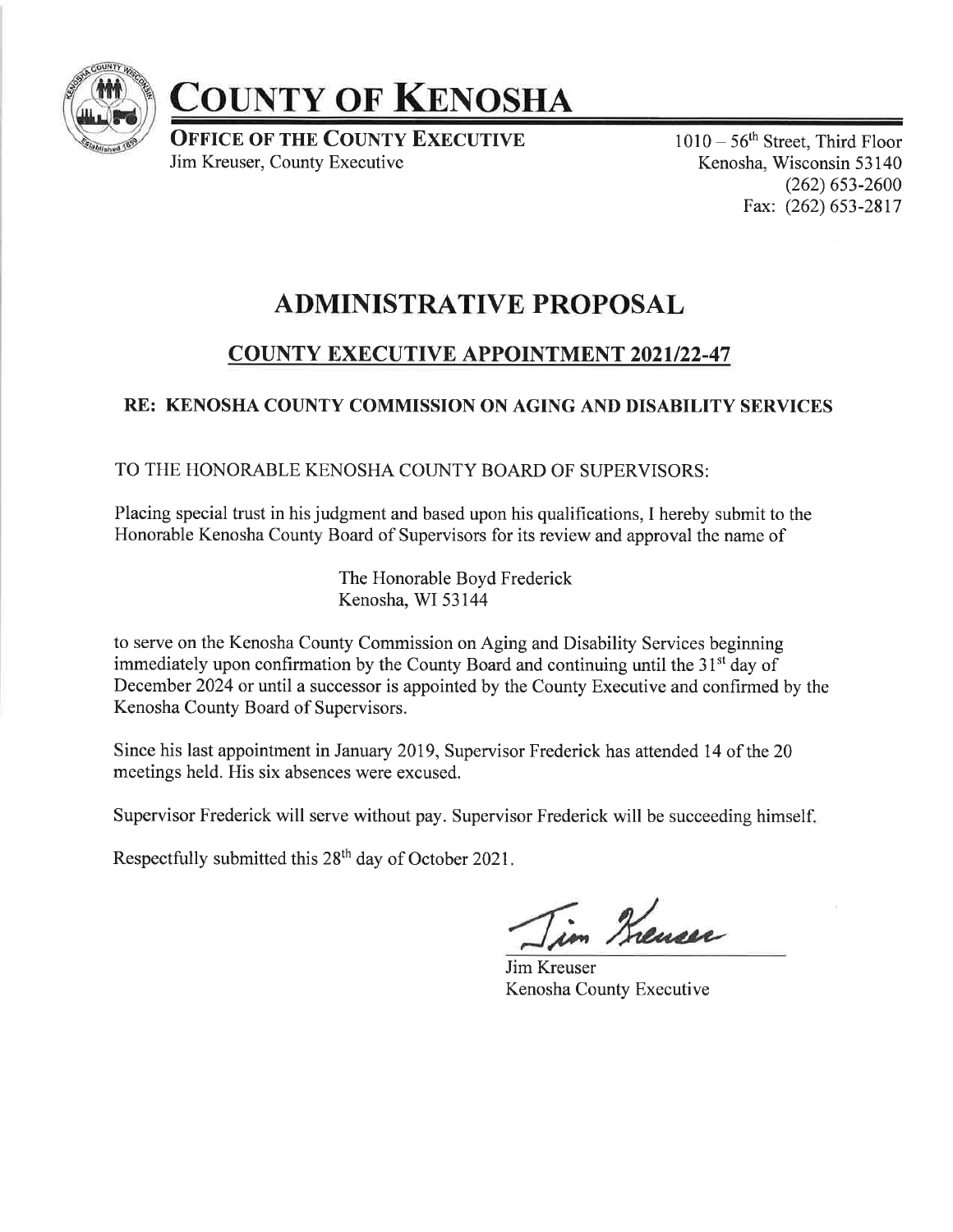#### COLINTY OF KENOSHA OFFICE OF THE COUNTY EXECUTIVE JIM KREUSER

#### APPOINTMENT PROFILE KENOSHA COUNTY COMMISSIONS. COMMITTEES & BOARDS

| (Please type or print)<br>Information marked with an $*$ will be redacted before this form is publicly posted. |  |                            |                                                   |  |
|----------------------------------------------------------------------------------------------------------------|--|----------------------------|---------------------------------------------------|--|
|                                                                                                                |  |                            | Name: $\frac{B_{\alpha y o l}}{First}$ A Federich |  |
|                                                                                                                |  |                            |                                                   |  |
|                                                                                                                |  |                            |                                                   |  |
|                                                                                                                |  |                            |                                                   |  |
|                                                                                                                |  | Occupation: Company        | Title                                             |  |
|                                                                                                                |  | *Business Address:         |                                                   |  |
|                                                                                                                |  |                            |                                                   |  |
|                                                                                                                |  | *Daytime Telephone Number: |                                                   |  |
|                                                                                                                |  |                            |                                                   |  |
| Name of the Commission, Committee or Board for which you are applying:                                         |  |                            |                                                   |  |

ADRC

Personal Statement: Please indicate why you believe you would be a valuable addition to the commission, committee or Board for which you are applying. If more space is needed, please attach a separate sheet.



 $-10$ 

G.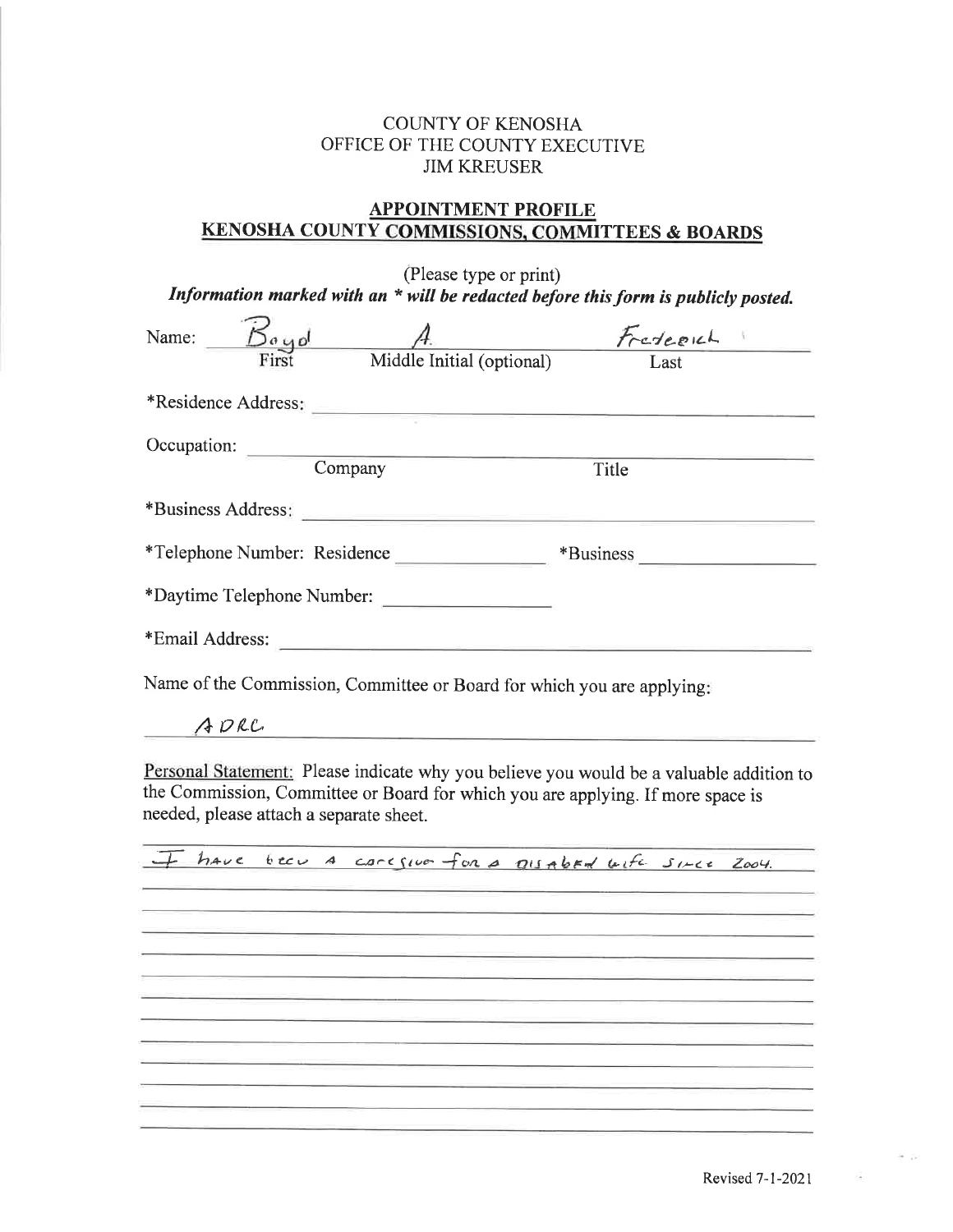Kenosha County Commissions, Committees & Boards Appointment Profile - Page 2

Additional Information: Nominee's Supervisory District: <br>Nominee's Supervisory District: Special Interests: Indicate organizations or activities in which you have a special interest but may not have been actively involved. Do you or have you done business with any part of Kenosha County Government in the past 5 years? Yes ( ) No ( $\sqrt{ }$  If yes, please attach a detailed explanation. Affiliations: List affiliations in all service groups, public service organizations, social or charitable groups, labor, business or professional organization, and indicate if it was a board or staff affiliation. Unity Masovic Loose, James of Estin, Scottish Rite  $M_4$  Sous

Governmental Services: List services with any govemmental unit.

Conflict Of Interest: It would be inappropriate for you, as a current or prospective appointee, to have a member of your immediate family directly involved with any action that may come under the inquiry or advice of the appointed board, commission, or committee. A committee member declared in conflict would be prohibited from voting on any motion where "direct involvement" had been declared and may result in embarrassment to you and/or Kenosha County.

).<br>Signature of Nominee

 $9 - 22 - 202$ Date

Kenosha County Executive <sup>1010</sup>- 56th Street Kenosha, WI 53140 Email: County.Executive@kenoshacounty.org Please Return To